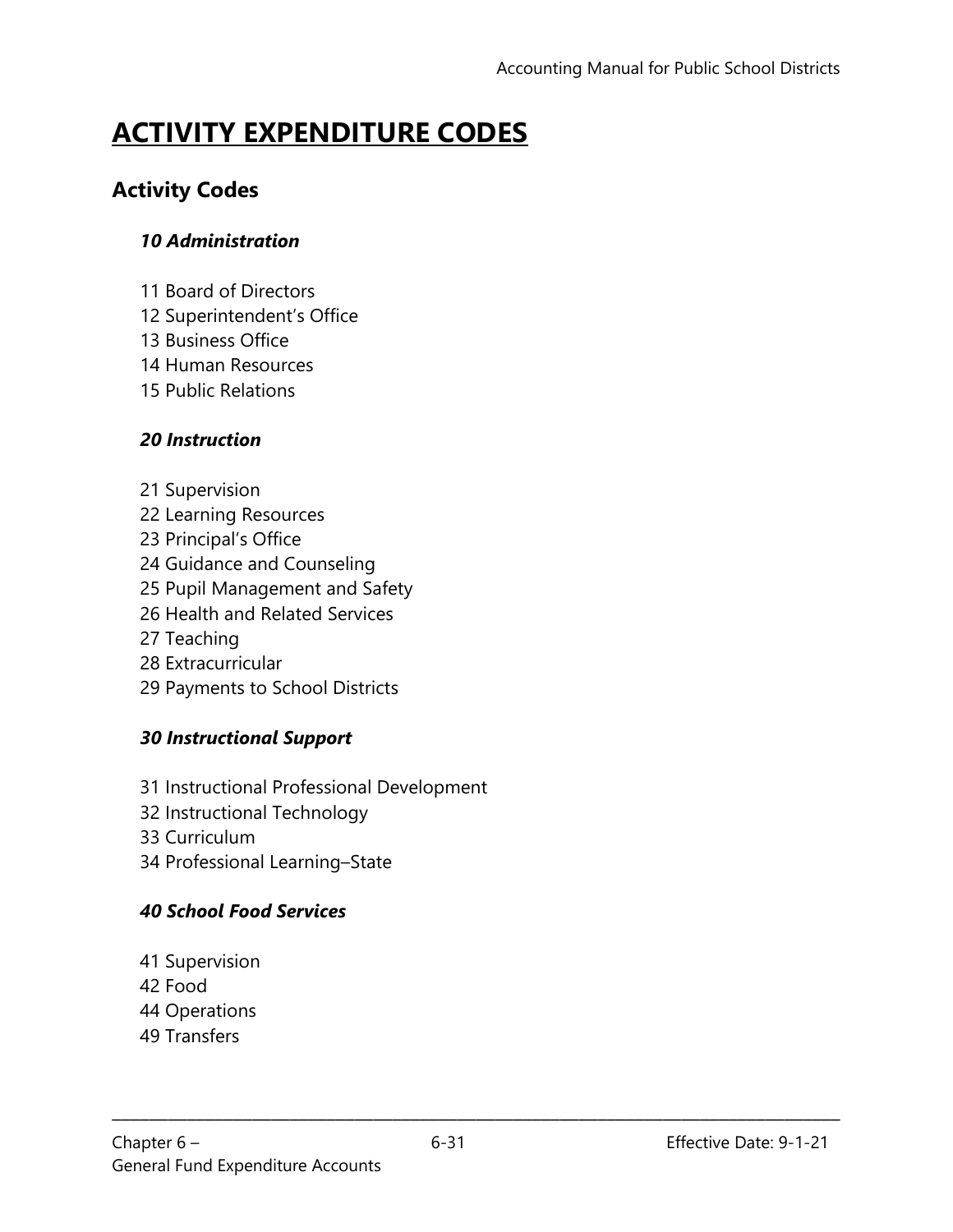#### *50 Pupil Transportation*

- 51 Supervision
- 52 Operations
- 53 Maintenance
- 56 Insurance
- 58 Remote Learning Operations
- 59 Transfers

#### *60 Maintenance and Operation*

61 Supervision 62 Grounds Maintenance 63 Operation of Buildings 64 Maintenance 65 Utilities 67 Building and Property Security 68 Insurance

#### *70 Other Services*

- 72 Information Systems 73 Printing 74 Warehousing and Distribution
- 75 Motor Pool

#### *80 Debt Service*

- 83 Interest
- 84 Principal
- 85 Debt-Related Expenditures

#### *90 Public Activities*

91 Public Activities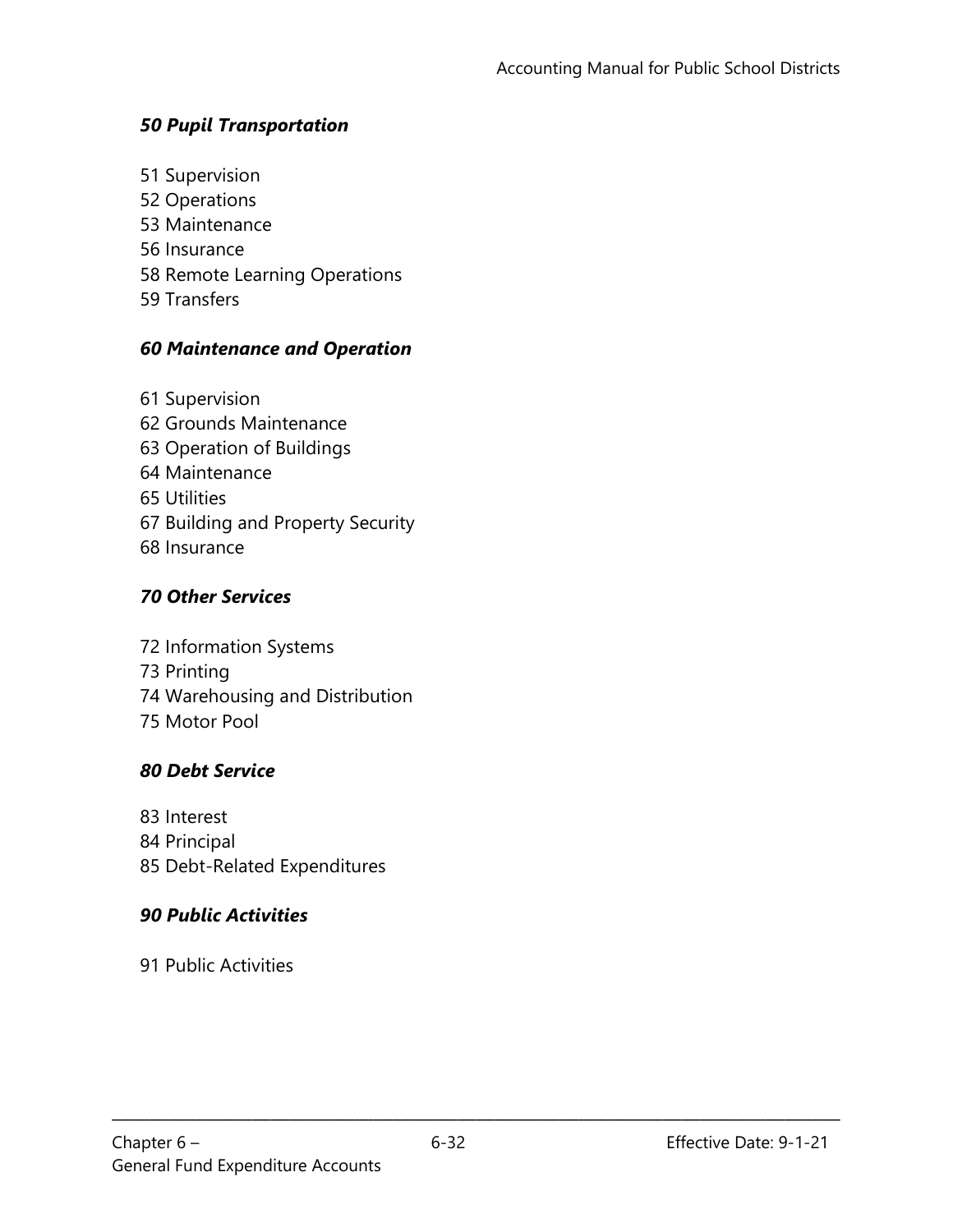# **10Administration**

This series consists of those activities related to the general direction, regulation, and control of the affairs of the school district that are organization wide. These expenditures are to be charged to Program 97, Districtwide Support.

### *11 Board of Directors*

Include those responsibilities that are not delegated but are retained and carried out by the school district's governing board. Delegated responsibilities will be charged to the activity in which the responsible person is charged.

Include such items as expenditures for board memberships, audits, elections, legal services, judgments not covered by insurance, census, and, as provided by RCW 36.70.015 for regional planning.

Election costs for successful bonds and levies for capital projects may be paid from the Capital Projects Fund. The Capital Projects Fund may reimburse election costs for unsuccessful levies paid from the General Fund if the levy is passed within the same fiscal year. The Capital Projects Fund may also reimburse election costs for prior unsuccessful bond elections paid from the General Fund to the extent such reimbursement complies with the federal tax code.

#### *12 Superintendent's Office*

This activity relates to districtwide administrative responsibility. It consists of general administration and superintendent's office.

#### *13 Business Office*

This activity consists of the financial and accounting operations of a district. Include districtwide research and planning for budgeting, accounting, bookkeeping and statistical services, business administration, fiscal control, purchasing, and payroll.

#### *14 Human Resources*

This activity consists of the personnel recruitment and placement activities of the district. This would include expenditures such as employee assistance programs,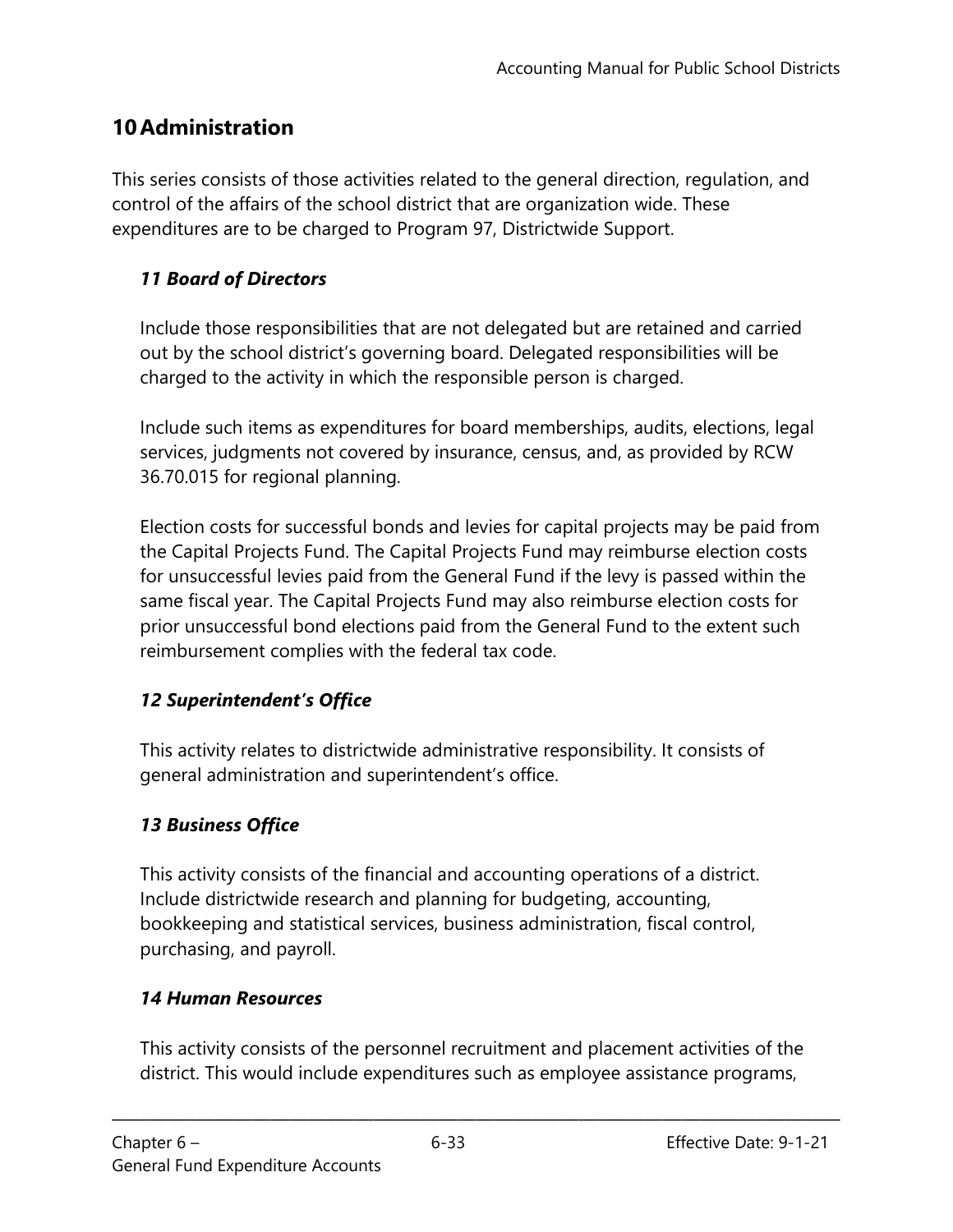employment services, classification and compensation, human resources information systems, labor relations, recruitment and development, employee association representatives, etc.

#### *15 Public Relations*

This activity consists of writing, editing, and other preparation necessary to disseminate educational and administrative information to parents, students, staff, and the general public through direct mailing, the various news media, email, internet websites, and personal contact.

# **20Instruction**

This series consists of activities dealing directly with or aiding in the teaching of students or improving the quality of teaching, such as professional development. These are the activities of teachers, principals, consultants, supervisors of instruction, attendance services, guidance and counseling, psychological and speech services, health services, and social services.

Direct charging to specific instructional programs is done if the expenditures can be identified as applying to the specific program(s). Do not charge supportive services expenditures to Programs 97, 98, or 99 except for Activity 25 Pupil Management and Safety and Activity 29 Payments to School Districts.

#### *21 Supervision*

This activity is used to record expenditures for overall leadership for the instructional programs.

Include the expenditures for staff members providing supervision, coordination, evaluation, and development in instruction, instructional materials, and pupil services programs. Also include secretarial and clerical assistants along with nonemployee-related costs for these functions. Include expenditures for training supervisors for their supervisory activities.

#### *22 Learning Resources*

Include the part of the instructional program that provides services and materials specifically designed to improve learning through use of instructional or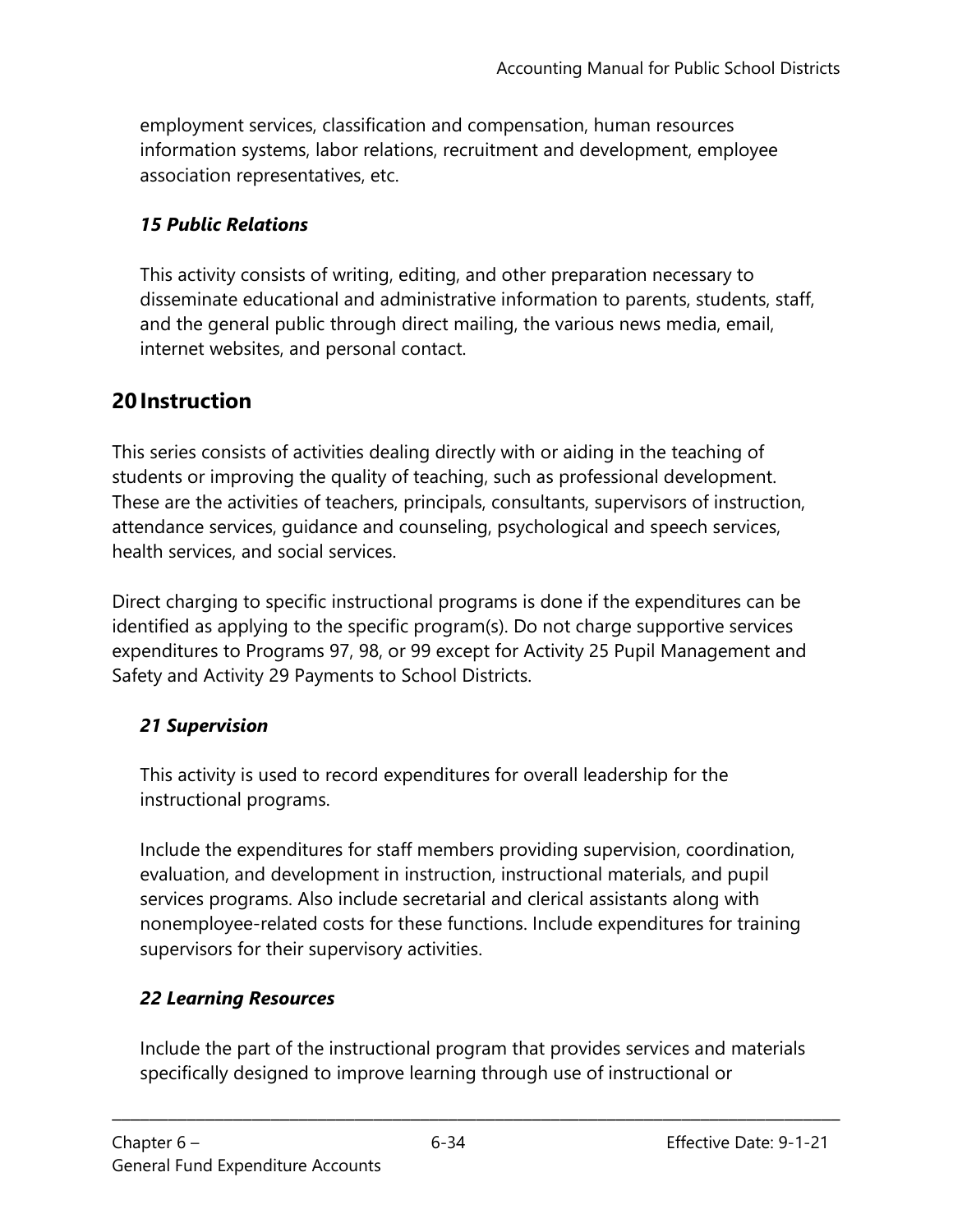educational aids. It provides for organizing learning resources in a systematic manner at locations where they are available for use by pupils and staff members in educational programs of the school. Learning resource materials include books, film, video, pictures, charts, models, and other materials for aiding instruction.

Operations performed under this activity include, but are not limited to, film inspection; audio-visual equipment operation; storing and dispensing of audiovisual materials and equipment; development of films, charts, models, and other materials for aiding instruction; and other activities which have as their purpose the improvement of learning through the use of pictures, films, tapes, or other media. Include such services as those of the audio-visual consultant, film inspector, film librarian, projectionist, programmer, graphic artist, librarians, and catalogers, and their secretarial, clerical, and other assistants. Include services, equipment, and materials designed to provide learning through the use of television or radio. Include such services as script writing, planning, and recording broadcast programs. In terms of personnel, it includes the director, projectionist, scriptwriter, camera operator, and secretarial, clerical, and other assistants. The operation of computers previously recorded in this activity should now be recorded in Activity 32 Instructional Technology.

# *23 Principal's Office*

This activity covers management and coordination of a school unit. Specifically, it includes the implementation of administrative policies, assignment of duties to staff members, administration of the instructional program, evaluation of the efficiency of staff members, supervision of the maintenance and operation workers as their work may affect the school unit's program, management of records, coordination of the school unit's program of instruction with the districtwide program, and such other management and coordination of programs as required for the operation of an elementary or secondary school or school of adult education.

Include the duties of the principal, assistant principal, vice principal, and skill center director, and their secretarial and clerical assistants assigned to coordinate and manage the operation of a school unit, including attendance secretaries.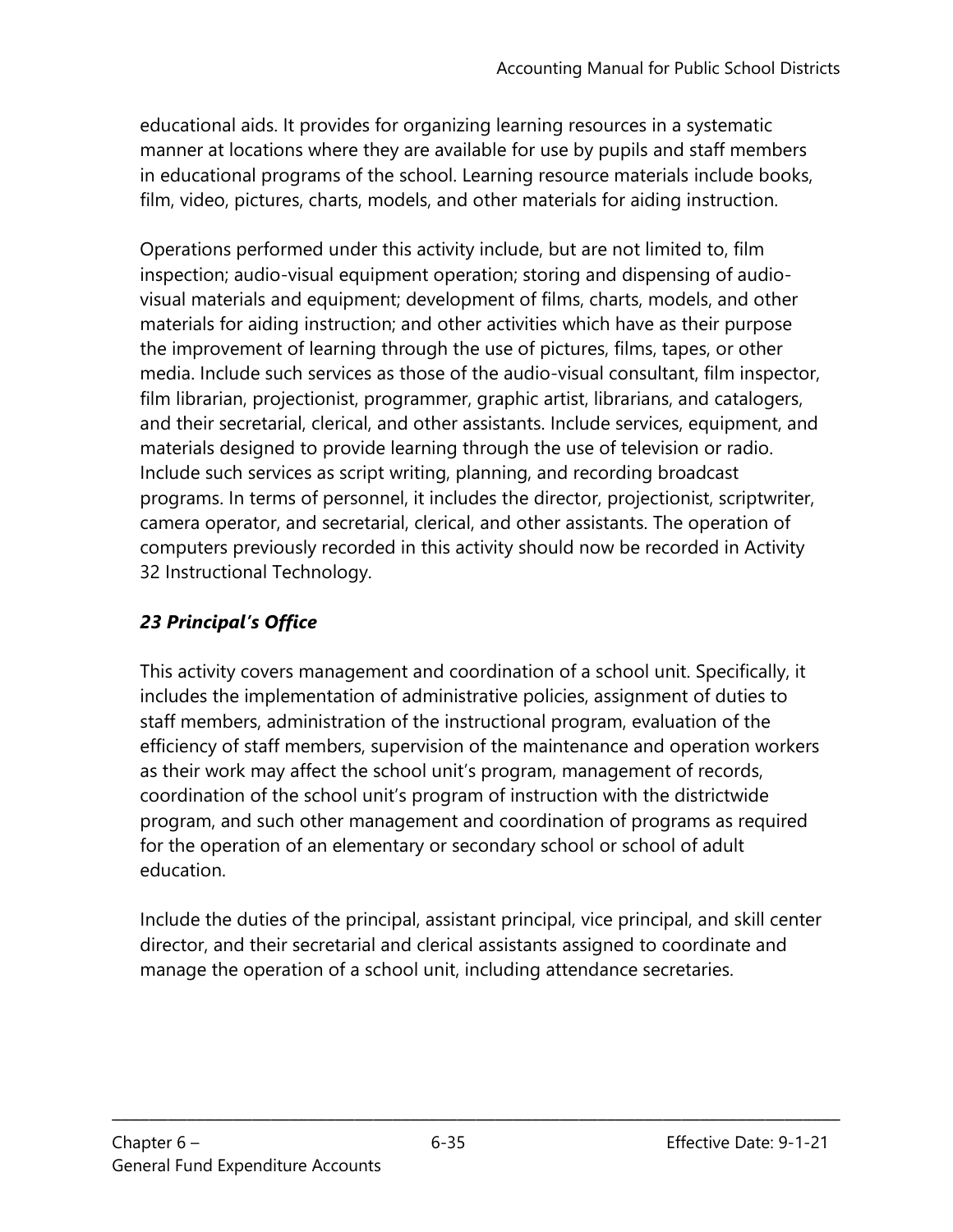### *24 Guidance and Counseling*

Include expenditures involved in aiding pupils to assess and understand their abilities, aptitudes, interests, environmental factors, and educational needs through activities such as student assessment testing.

Include that part of the pupil services program concerned with assisting pupils in increasing their understanding and use of educational and career opportunities. Include activities of the counselor, social worker, guidance director, secretaries, registrars, clerks, and other assistants, and outreach for deprived students or homeless liaison work.

### *25 Pupil Management and Safety*

Include expenditures for hall guards, crossing guards, bus aides, playground aides, and pupil security personnel. Also include expenditures for lunchroom aides when their duties involve control and assistance of students. Lunchroom aides who assist in preparation or distribution of food are charged to Activity 44 Operations.

In addition, include personnel who are involved with early identification of patterns of nonattendance, analysis of causes of nonattendance, early professional action on problems of nonattendance, and enforcement of compulsory attendance laws. Attendance secretaries whose position does not involve resolving the nonattendance issues listed above should be coded to Activity 23.

Do not include expenditures for building security that must be charged to Activity 67 Building and Property Security.

Also include administrative expenses such as cell phones that are utilized by personnel responsible for pupil management and safety. The cost of adult crossing guards or adult supervisors for programs such as Walking School Bus should be charged to this activity within Program 99.

#### *26 Health and Related Services*

Include services in the field of physical and mental health consisting of medical, dental, optometry, psychiatric, doctor, nurse, orientation-mobility specialists, occupational therapists, and physical therapists. Also include duties of the psychologist, psychometrist, language pathologists, and audiometrists, and their secretarial, clerical, and other assistants.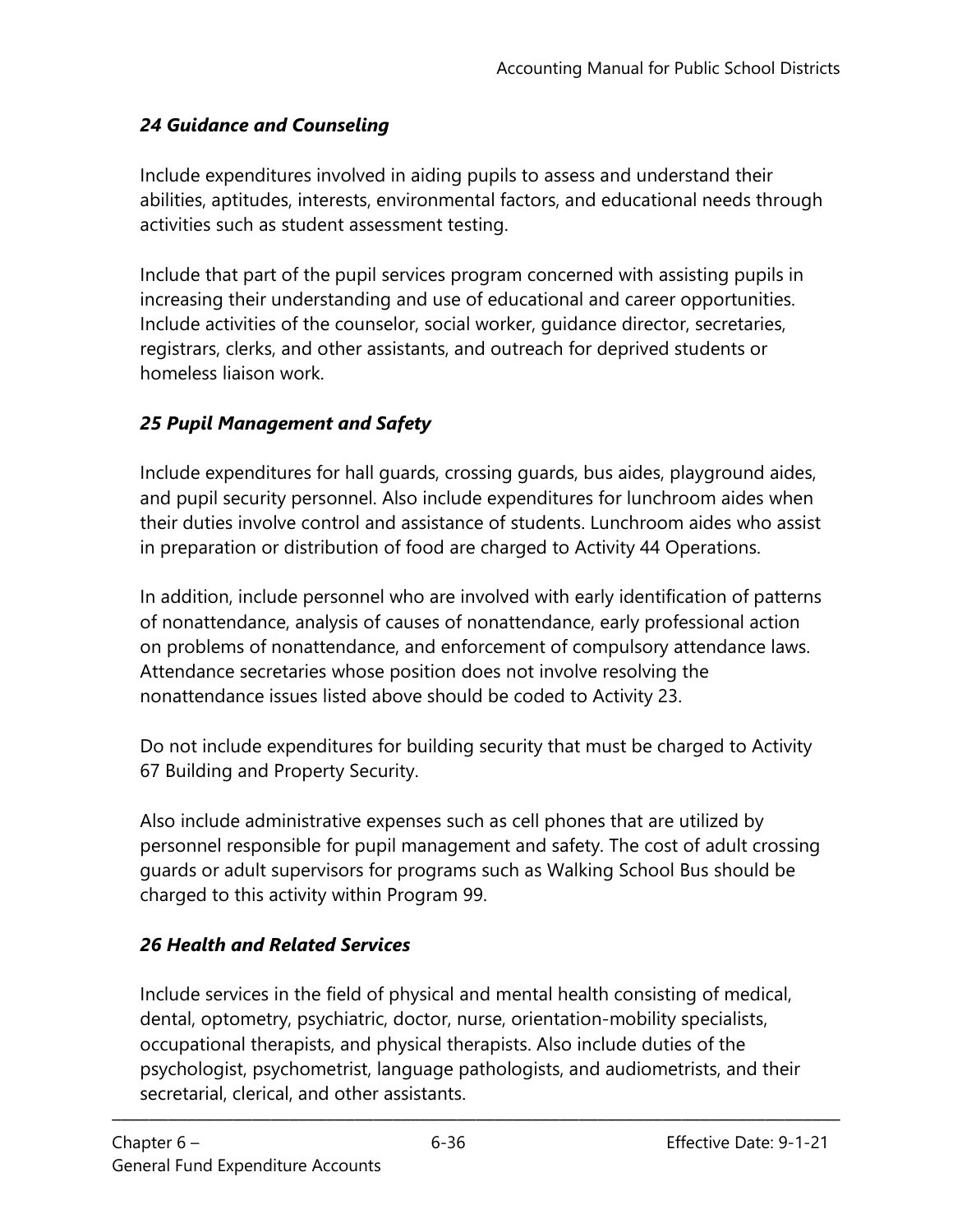### *27 Teaching*

Include expenditures of instructing pupils in a teacher-pupil learning situation where the teacher is regularly in the presence of the pupils or in regular communication with pupils (such as with distance learning and running start) in a systematic program designed to assist pupils in acquiring new or improved knowledge, skills, and understandings.

Include the direct expenditures for classroom teachers, teachers' aides, teachers of homebound, teachers of institutionalized, correspondence teachers, and others assigned to instruct pupils regularly in a teacher-pupil learning situation, and their secretaries, clerks, and other assistants.

Do not include the costs of textbooks, electronic textbooks, instructional software, science equipment, workbooks, and similar items. These costs should be charged to Activity 33 Curriculum.

The following costs are examples of materials and supplies that should be charged to this activity:

- Instructional materials
- Student supplies
- Student planners
- Classroom materials
- Reference materials used in the classroom
- Basic instructional supplies
- Basic instructional supplemental materials
- Test prep workbooks
- Science classroom chemicals

#### *28 Extracurricular*

This activity is used to record expenditures directly related to student services such as coaching, class or student activity advising, supervising student body fund accounting, and related duties. *(Legal reference: AGO 1973, No. 11—Student Fees; AGO 1973, No. 22—Uniforms; see also AGO 1974, No. 21—Funding of Interscholastic Athletic Activities; RCW 28A.325.010 through 28A.325.030; chapter 392-138 WAC.)* Also include transportation expenditures (chartered or provided indistrict) for extracurricular activities that are not recorded in the ASB Fund. District-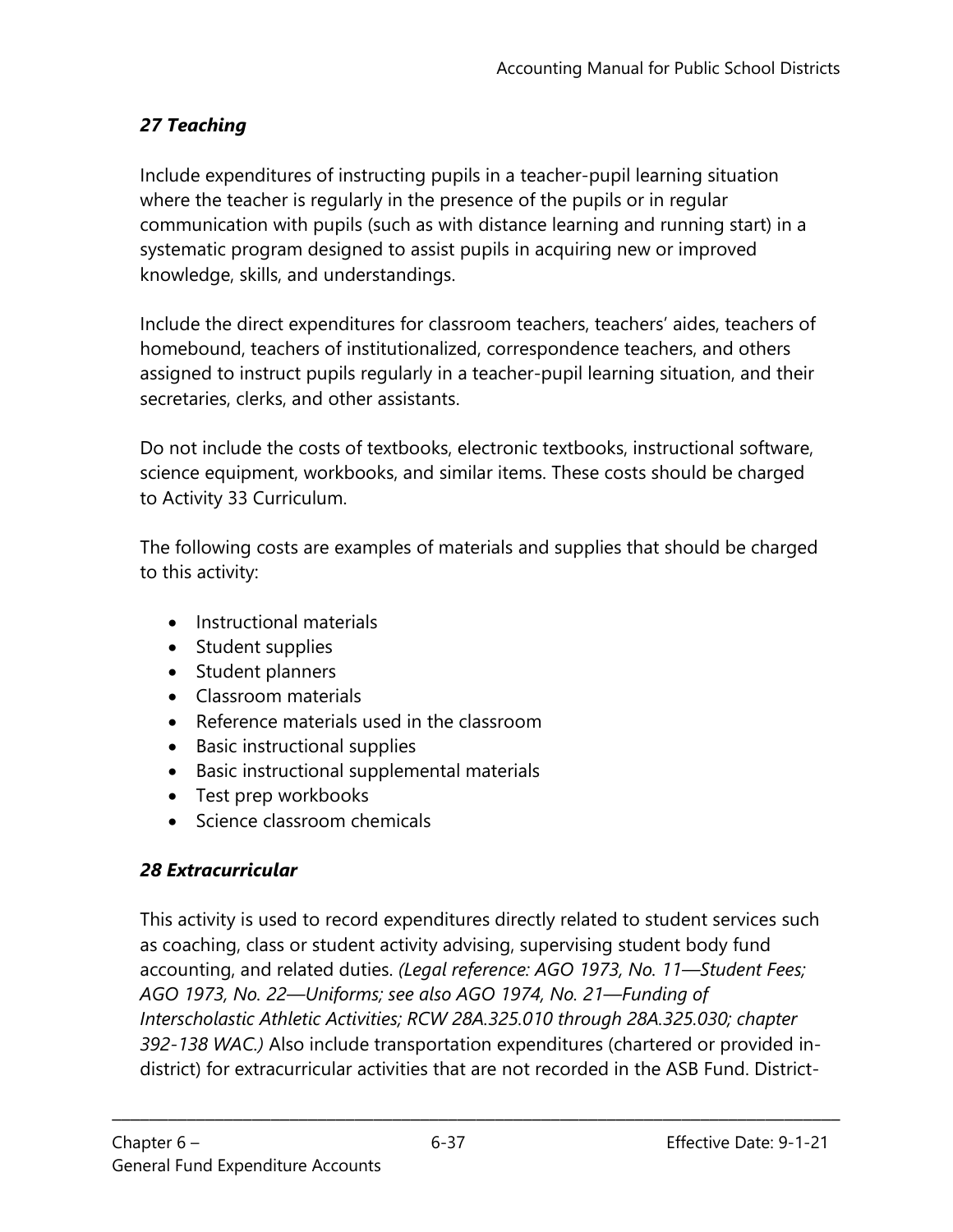operated transportation expenditures should be charged to this activity using debit and credit transfer objects of expenditure.

Also chargeable to this account are expenditures directly related to skill center project (job) accounts, including bookstores and child care services. Child care services are charged to Activity 91 Public Activities in Program 88 Child Care.

#### *29 Payments to School Districts*

This activity is used to record payments to other school districts including, but not limited to, nonhigh, special education, and skill center payments by participating school districts.

# **30Instructional Support**

The activities in this series are used to record expenditures that are incurred in support of the district's educational programs.

### *31 Instructional Professional Development*

This activity is used to record expenditures for the instructional professional development of school district personnel. These include such activities as inservice training, workshops, conferences, demonstrations, and other activities related to the ongoing growth and development of personnel.

This activity may include course registration fees, tuition reimbursement, charges from external vendors to conduct training courses (at either school facilities or offsite), related travel and other expenditures associated with training and professional development.

Base salaries for attendees should not be coded to this activity. Assigned professional development staff will have their regular salaries charged to this activity. Additional contract days that are provided for the express purpose of professional development should be recorded in this category.

# *32 Instructional Technology*

This activity is used to record expenditures relating to costs of computers and related equipment that is based in the school. Expenditures to be recorded in this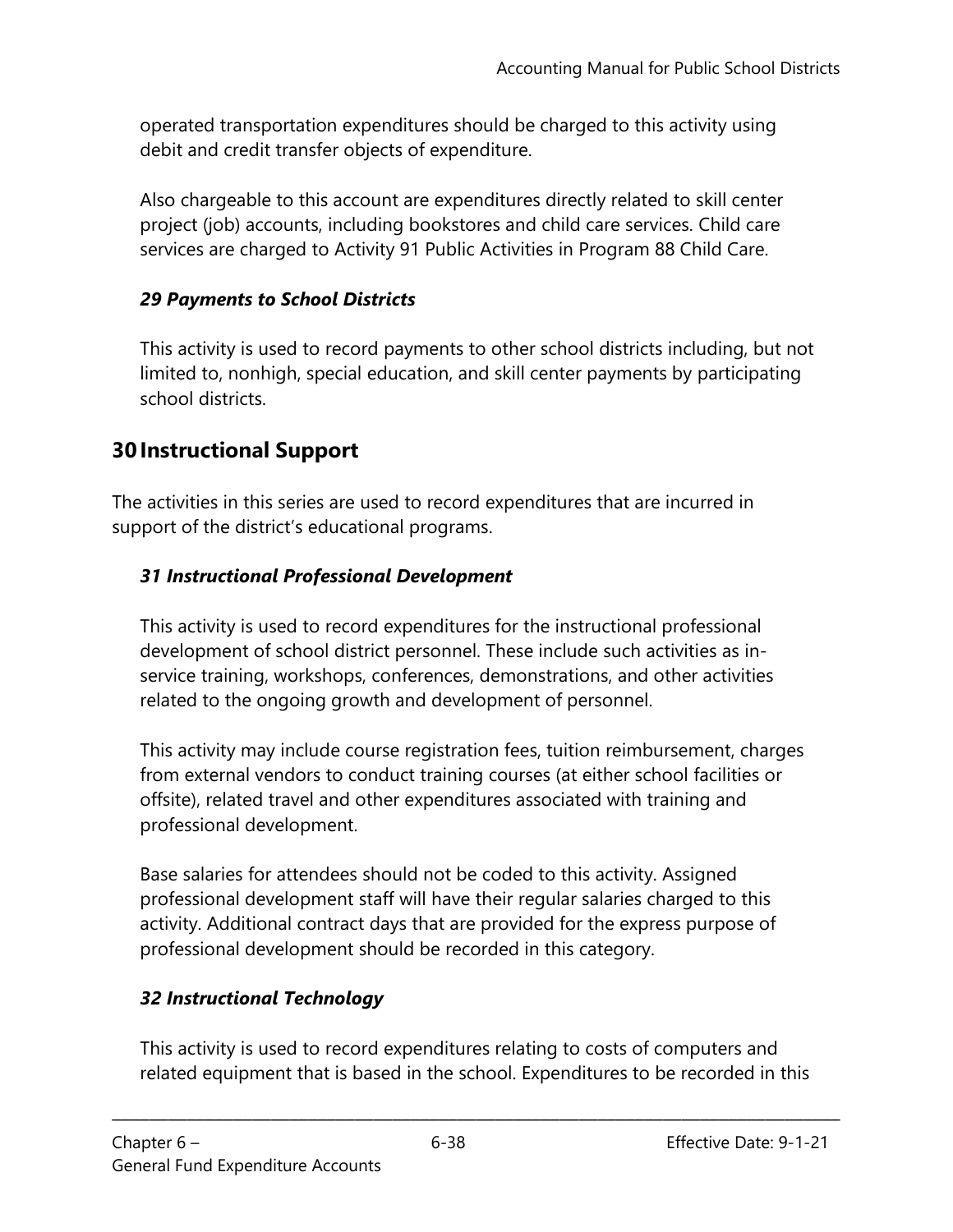activity are computers and other classroom technology such as printers, projectors, document cameras, smart boards and other peripheral equipment. Software costs of operating school-based computers and other standard software installed on all school-based computers may be charged here. Expenditures for computer-based curriculum, such as digital textbooks or educational software, should be coded consistent with other curriculum under Activity 33.

The salary and benefit costs for those staff members that support instructional technology may be charged to this activity. Expenditures for districtwide technology, or central services such as a help desk or IT department should not be coded here but should be coded to Program 97 Activity 72.

#### *33 Curriculum*

This activity is used to record costs relating to the development and implementation of curriculum for the school district. The term "curriculum" has two meanings. The first meaning of "curriculum" is all of the subjects and course offerings within a district, as well as policy and procedure changes that constitute a course of study. The second meaning of "curriculum" is all of the textbooks, electronic resources, and other instructional materials that are associated with a particular course offering.

The costs for salaries and benefits for this activity are limited to those staff members that support curriculum. This includes tasks such as proposing, researching, evaluating, recommending, planning, developing, or implementing changes to the overall curriculum of the district or to individual course offerings. It also includes reviewing and recommending changes to relevant school board policies and related administrative expenditures.

The cost of new and replacement textbooks and other materials that relate to curriculum implementation are recorded here. These are items that will be utilized in a classroom setting to provide instruction to students.

These costs include, but are not limited to:

- Textbooks
- Electronic textbooks (including annual licensing or subscription fees)
- Instructional software (including annual licensing or subscription fees)

- Durable equipment related to specific curriculum delivery
- Hands-on science kits
- Mathematic manipulatives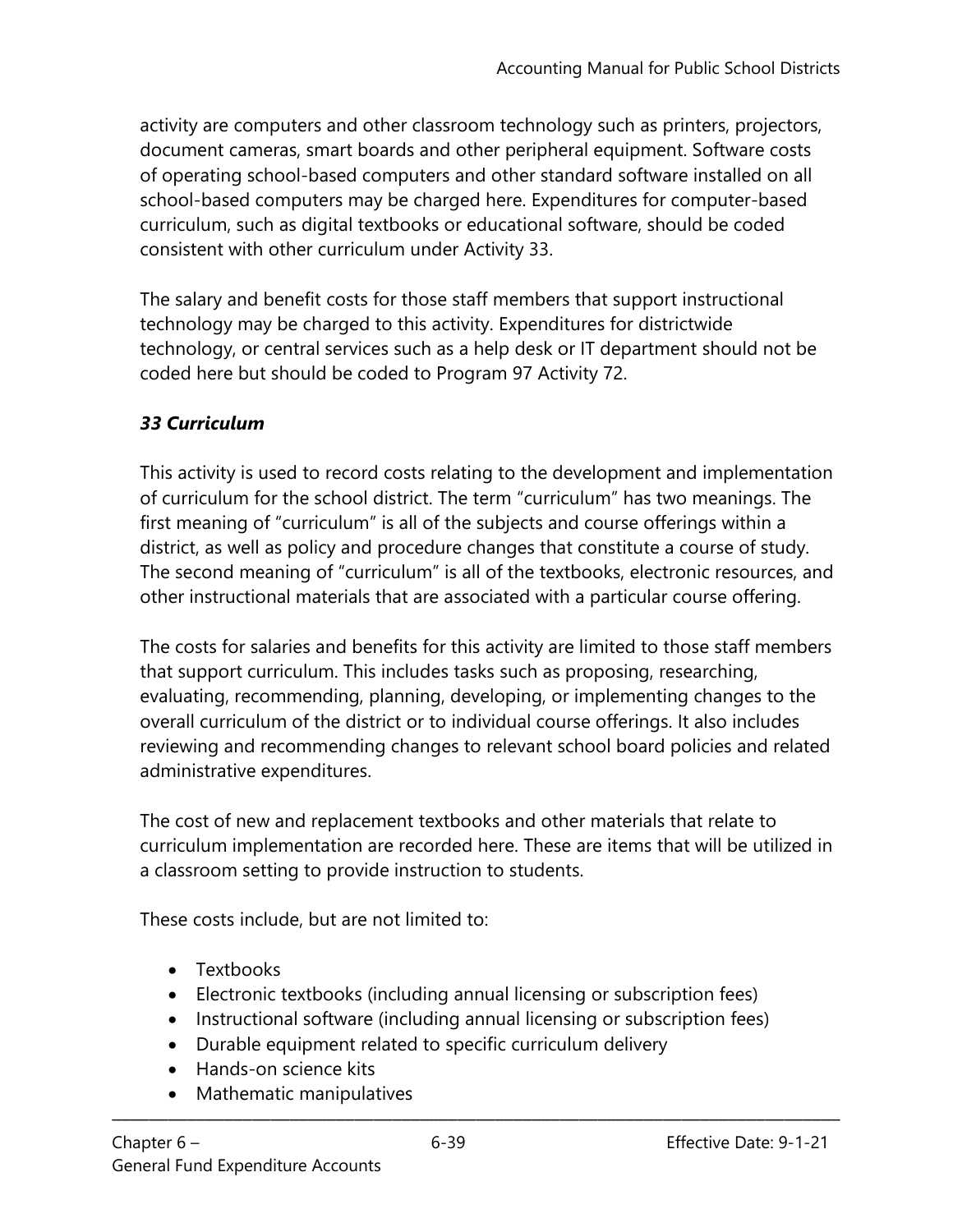- Sheet music
- Workbooks and kits used in lieu of workbooks

The purchase of electronic equipment that will be used to deliver curriculum such as tablets, computers, or e-readers should not be charged to this activity. The cost of electronic equipment that is to be used in the classroom should be coded to Activity 32 Instructional Technology.

The cost for teacher training in the implementation of new curriculum, whether in the form of new courses of study or new textbooks for existing courses of study, should not be charged to this activity. The cost of training should be charged to Activity 31 Instructional Professional Development.

Consumable supplies, with the exception of workbooks, are not considered curriculum, and should be charged to Activity 27 Teaching.

### *34 Professional Learning—State*

This activity is used to record expenditures for state-funded professional learning for certificated instructional staff. State-funded professional learning support and activities may include, but is not limited to, courses, workshops, institutes, networks, studio residencies, virtual learning modules, and conferences provided by for-profit and nonprofit entities outside the school such as universities, educational service districts, technical assistance providers, networks of content specialists, and other education organizations and associations. Assigned certificated professionals providing support and activities can have their regular salaries charged to this activity.

Activity 34, Professional Learning–State, is similar to Activity 31, Instructional Professional Development, with the following exceptions. Activity 34 is only open in state-funded programs. Activity 34 is closed to all programs that do not generate a funding allocation for this purpose. Classified staff salaries are closed in Activity 34. All classified staff costs associated with professional development should be coded to Activity 31.

Per RCW 28A.150.415, the funding provided under this section must be audited as part of the regular financial audits of school districts by the state auditor's office to ensure compliance with the limitations and conditions of this section. Expenditures related to the allocation must meet the definitions and standards provided in RCW 28A.415.430, 28A.415.432 and 28A.415.434. If the yearly allocation, plus carryover, is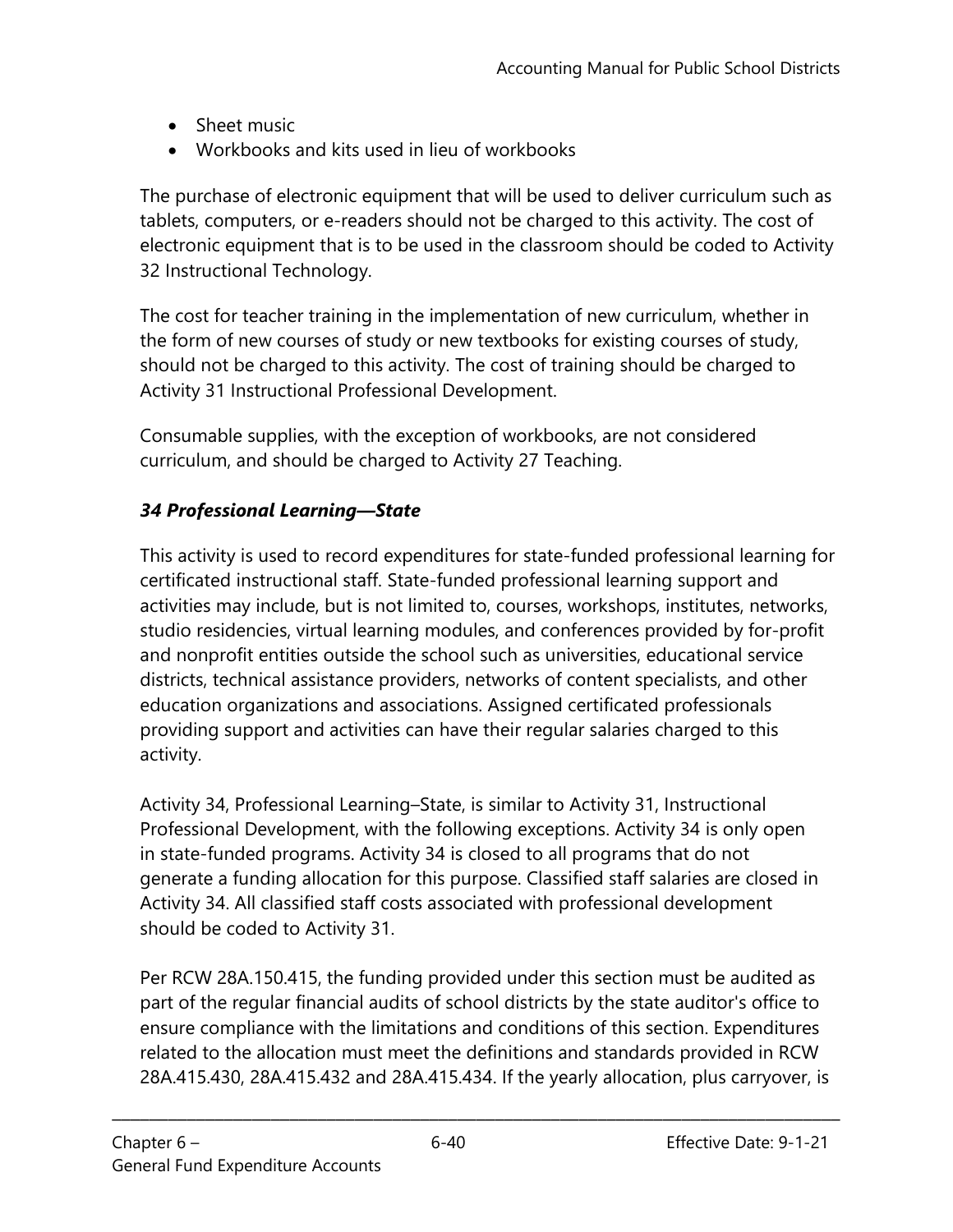not fully expended by the end of the fiscal year, the residual allocation should be identified in the financial records as restricted carryover. Use GL 821–Restricted for Carryover of Restricted Revenues.

# **40School Food Services**

The activities in this series are used to record operating expenditures for nutrition services (the preparation and serving of regular and incidental meals for pupils and teachers as provided by RCW 28A.235.120) provided in connection with regular school activities.

Expenditures identified with this series must be charged to Program 98 School Food Services, except:

- Expenditures chargeable to other programs for which program approval has been obtained through the use of debit and credit transfer objects.
- Expenditures chargeable to Program 73 Summer School and Program 89 Other Community Services through the use of debit and credit transfer objects.

#### *41 Supervision*

This activity is used to record the expenditures for managing, directing, and supervising the food service program. Services include those of supervisory, secretarial, and other assistants involved in the administration of the food service program. Examples include directors, director's support staff, and dieticians.

#### *42 Food*

Include the expenditures for all food (purchased and commodities) used in connection with the regular food services program including expenditures for processing, freight, delivery, and storage.

#### *44 Operations*

Include the direct expenditures for preparing and serving breakfasts and lunches in connection with school activities and the delivering of prepared meals to schools. Include services of cooks, cashiers, and kitchen help expenditures, contractual services, supplies, and materials (other than food), travel, and capital outlay. Include lunchroom aides who assist in food preparation or distribution.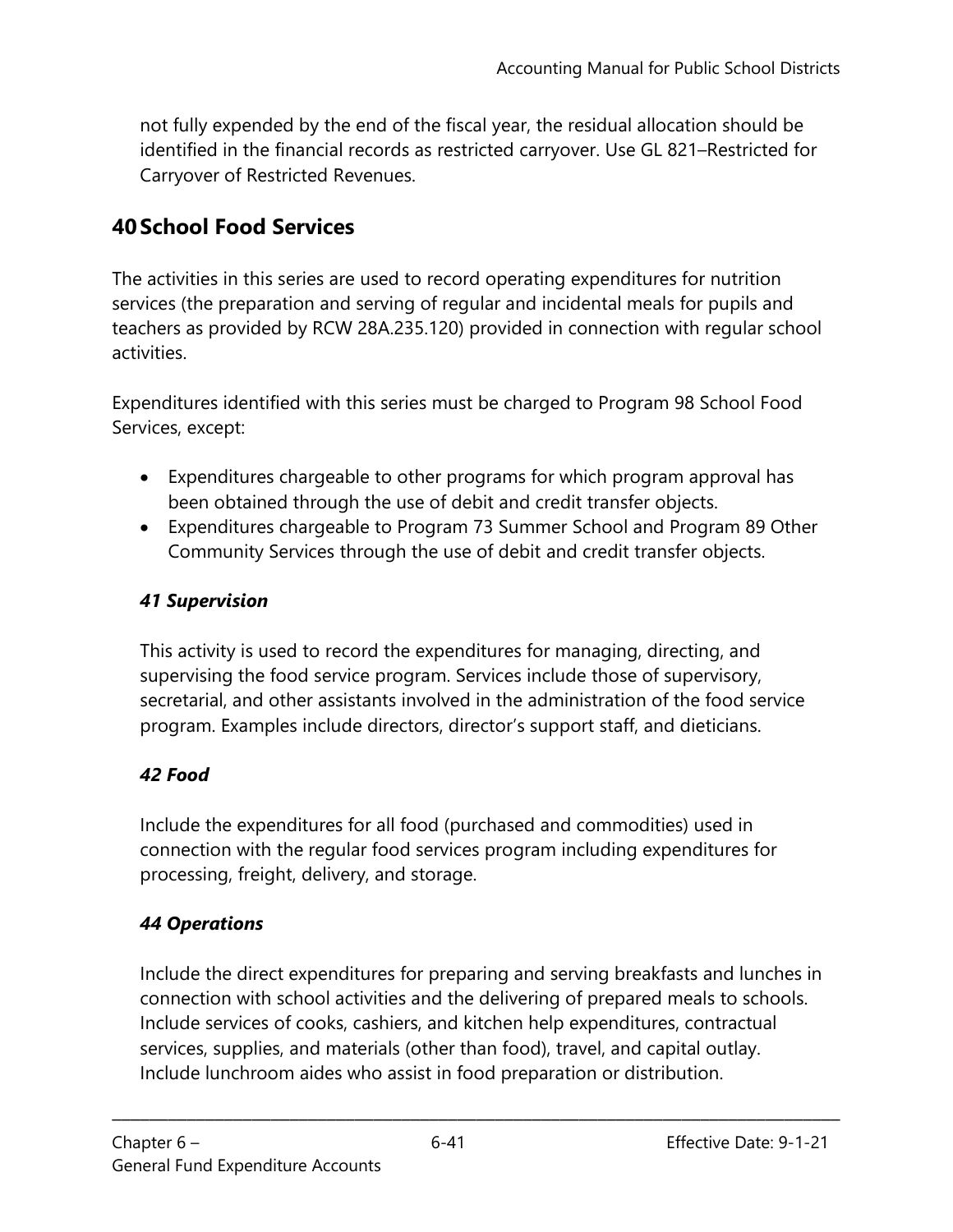### *49 Transfers*

This activity, under Program 98 School Food Services, is used exclusively for transferring expenditures for banquets, feeding of the elderly, feeding approved child care children, and other feeding operations not chargeable to Program 98. Expenditures to be transferred out are accumulated in Activities 41 through 44 along with other school food services expenditures.

# **50Pupil Transportation**

This series is charged with expenditures related to the conveyance of pupils.

Expenditures identified with this series must be charged to Program 99 Pupil Transportation, except:

- Transportation expenditures chargeable to other programs for which program approval has been obtained through the use of debit and credit transfer objects.
- Expenditures chargeable to Program 73 Summer School and Program 89 Other Community Services through the use of debit and credit transfer objects.
- Purchases and rebuilding expenditures for pupil transportation vehicles must be charged to the Transportation Vehicle Fund.

#### *51 Supervision*

This activity is used to record expenditures relating to the overall supervision of the pupil transportation program. Include the expenditures for managing, directing, and supervising the transportation program. Services include those of supervisory, secretarial, and other assistants in establishing routings and schedules, supervision of vehicle operations and maintenance, dispatching, and training pupil transportation staff.

# *52 Operations*

Include direct operating expenditures for buses and payments to firms for transporting pupils. The only salaries charged to this activity are those of the bus drivers. Include expenditures for the transportation of pupils by means other than school buses as well as expenditures for medical exams for bus drivers. Vehicle fuel costs should be charged to Object 5 under this activity.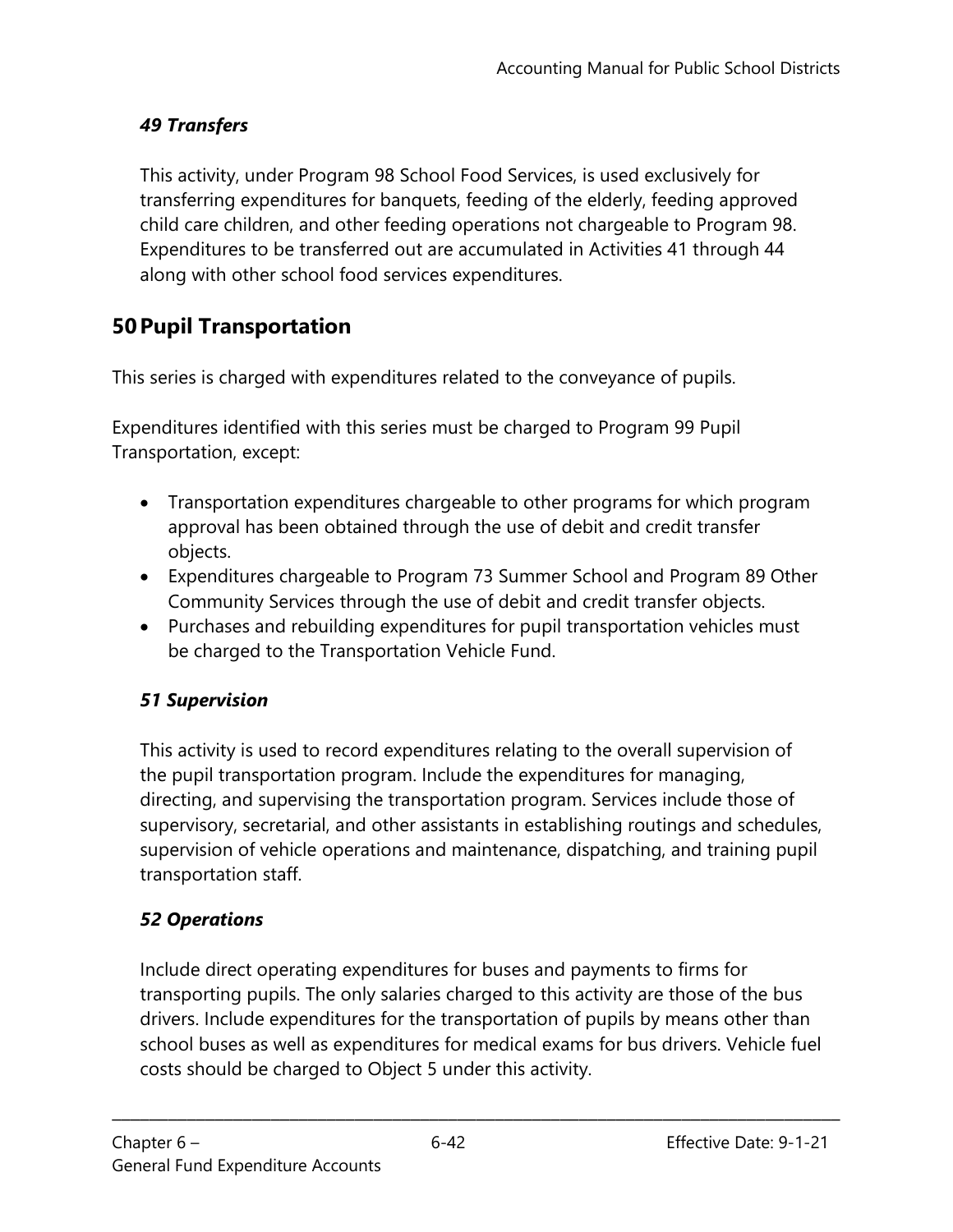#### *53 Maintenance*

The expenditures for maintaining pupil transportation vehicles are charged to this activity. Include such services as mechanical repair, painting, checking for safety, cleaning, greasing, and preventive maintenance. Also charged to this activity are tires, tubes, antifreeze, first aid kits, oils, lubricants, and fire extinguishers. Include rent, custodial, and related services for the garage, and the repair and maintenance of the garage buildings, grounds, and equipment. Also included are the expenditures for replacement and additional shop equipment.

#### *56 Insurance*

Include expenditures for insuring pupil transportation vehicles and providing the school district with liability protection. Types of insurance include liability, property damage, medical care, collision, fire, and theft damage.

#### *58 Remote Learning Operations*

Include direct operating expenditures for buses used in the remote learning operations. The only salaries charged to this activity are those of the bus drivers. Remote Learning services include:

- The use of bus drivers, and the corresponding use of school buses, to deliver one or more of the following education tools and services to students in their remote learning locations on a schedule to be determined by school districts:
	- o learning materials, including but not limited to workbooks, homework packets, paper assignments, and other tangible instructional materials
	- o meals; and
	- o any hardware, Wi-Fi hotspots, or other technology solutions that increase student access to remote learning online curriculum; and
- The transportation of students to and from learning centers or other public or private agencies where educational and support services are provided to students.

Also include contracted service payments to firms for the direct costs incurred for operating buses in remote learning operations. Other portions of payments made to contracted firms for transportation-related services should be allocated to other appropriate activities within Program 99: Supervision, Maintenance, and Insurance.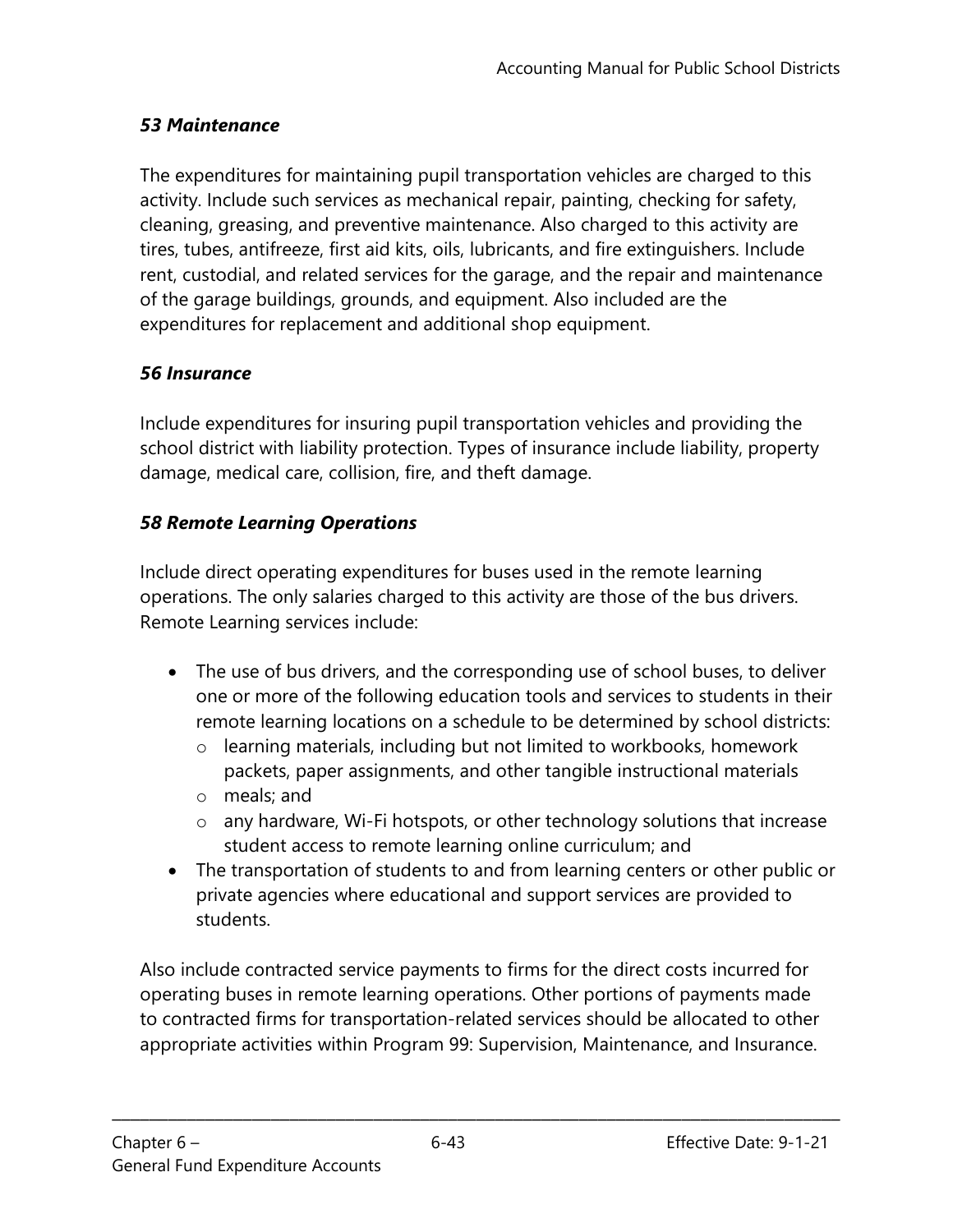Include other transportation expenditures for remote learning operations carried out by means other than school buses. Vehicle fuel costs should be charged to Object 5 under this activity.

School districts are required to track and document the specific time and uses of school buses and bus drivers to deliver remote learning services.

### *59 Transfers*

Include the expenditures for providing transportation for pupils on trips in connection with educational programs, including exhibits, films, galleries, theaters, music halls, ski schools, environmental sites, and other locations for the purpose of broadening their knowledge and experience. Include motor pool expenditures originally charged to the Activity 50 series that must be transferred to Activity 75 Motor Pool. Expenditures to be transferred out are initially accumulated in Activities 51 through 53 along with other transportation expenditures.

# **60Maintenance and Operation**

This series consists of activities concerned with keeping the physical plant open, comfortable, and safe for use, and keeping the grounds, buildings, and equipment in an efficient working condition. Expenditures identified with this series must be charged to Program 97 Districtwide Support, except:

- Expenditures identifiable with federal programs that should be charged directly or through the use of debit and credit transfer objects.
- Expenditures chargeable to a state program for which approval has been obtained for specific direct expenditures.
- Expenditures chargeable directly to Program 89 Other Community Services (Activities 63, 65, 67 and 68 only).
- Expenditures chargeable directly to Program 99 Pupil Transportation (Activities 62, 63, 64, and 67 only).
- Expenditures for Pupil Management and Safety are chargeable directly to Activity 25.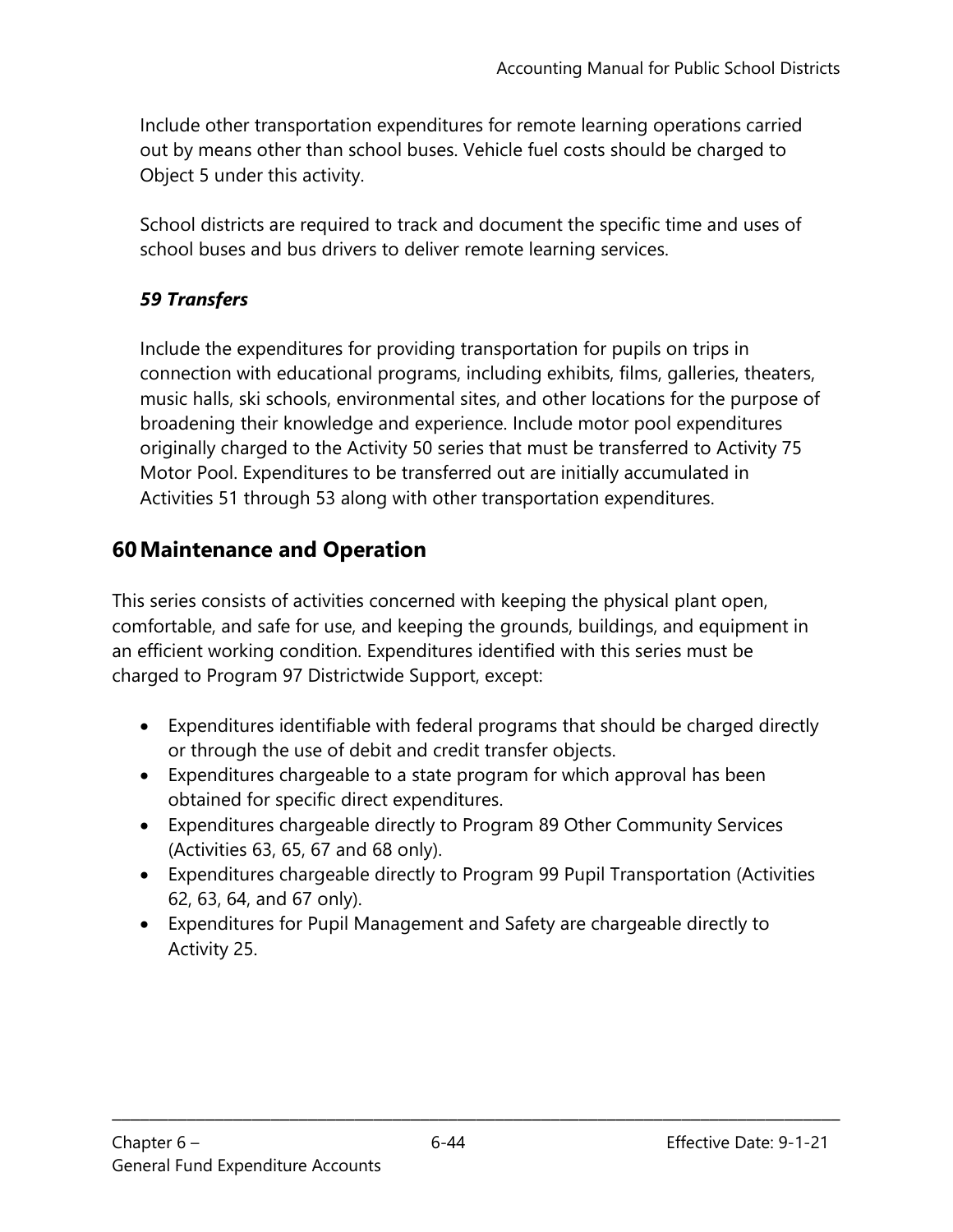### *61 Supervision*

This activity is used to record expenditures relating to the supervision of the maintenance and operations of the school district. Include the expenditures for the services of supervisory personnel and their secretarial and clerical assistants, property managers, assistant property managers, and those administrative expenses required for maintenance and operation oversight.

#### *62 Grounds Maintenance*

Include expenditures for routine care of grounds, such as raking, hoeing, watering, cutting, and protecting lawns, transplanting, trimming, and caring for flowerbeds. Include all related supplies and materials.

Maintenance includes expenditures for maintaining grounds and equipment. Include repairing or replacing walks, fences, tennis courts, playground surfaces, lawn sprinkling systems, outside flagpoles, driveways, and sewers.

# *63 Operation of Buildings*

Operations encompass those activities related to a building's normal performance of the function for which it is used. Include expenditures for custodians. Include expenditures for all small equipment items and consumable supplies used by personnel in operating the building.

In addition, include rental expenditures for land and buildings for purposes other than pupil transportation. Equipment rentals are charged to the using activity and appropriate program.

# *64 Maintenance*

Maintenance is the upkeep of property and equipment, work necessary to realize the originally anticipated useful life of a building. Included are expenditures for maintaining buildings and equipment through repair and upkeep. Services include, but are not limited to, repainting, redecorating, resurfacing, refinishing, reshingling, and repairing of structures, foundations, doors, windows, hardware, gutters, downspouts, window glass, window shades, stage curtains, drapes, and built-in equipment such as lockers, cabinets, Venetian blinds, swimming pool filtration equipment, soap and towel dispensers, bulletin boards, and door checks.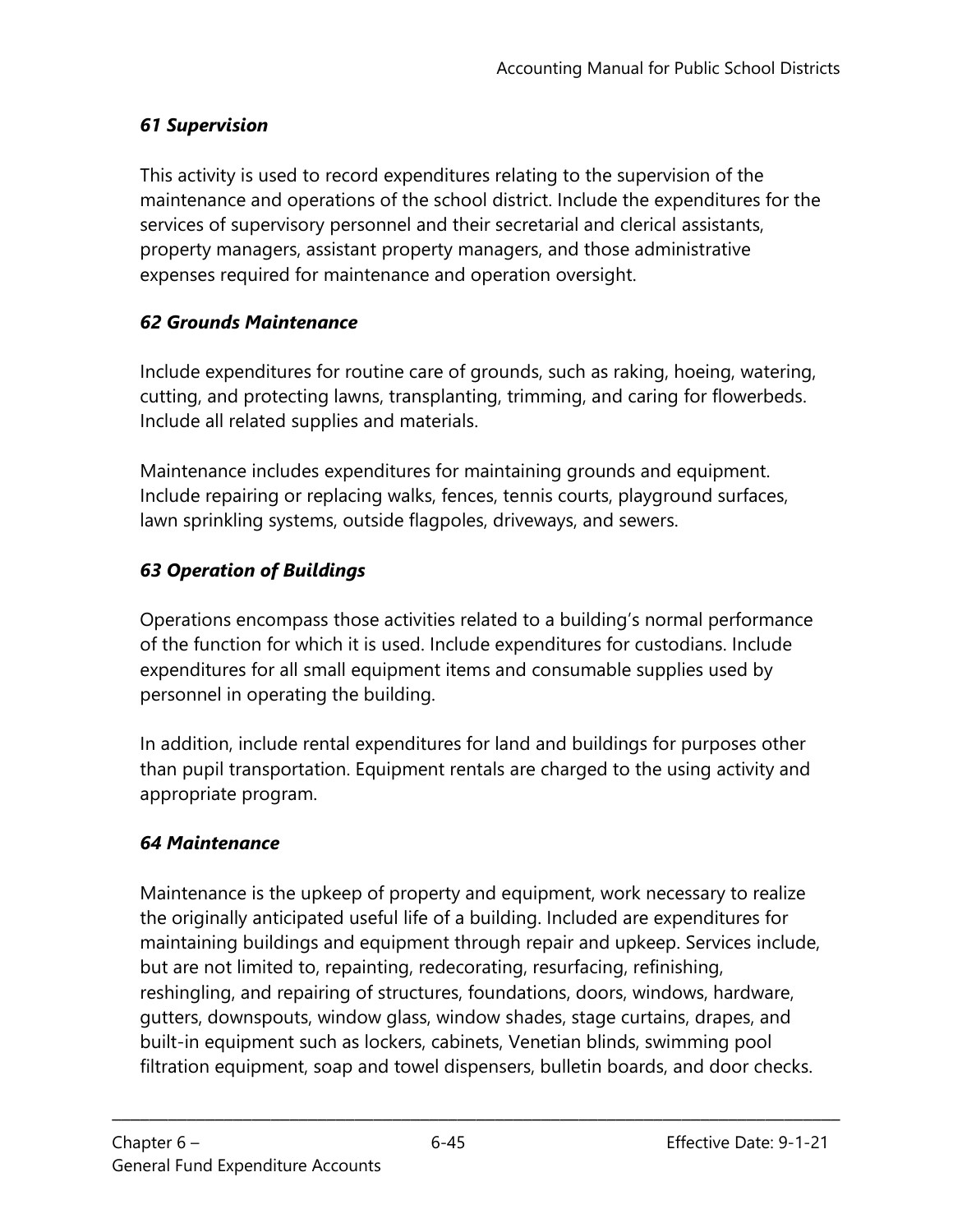For example, include expenditures for moving portable structures and maintenance of service systems, including the repair and replacement of heating systems, electric lighting systems, bells, clocks, communication systems, voice systems, sewers, fire safety systems, plumbing systems, and elevators.

When the fabrication of equipment and furnishings by school employees is an appreciable expenditure, expenditures should be transferred to the using activity and appropriate program.

Contractual repair and maintenance of equipment, including audio-visual and refrigeration equipment, should be charged to the using activity and the appropriate program. Transfer in-house repair expenditures to the using program and activity by means of debit-credit transfer objects.

Maintenance of buildings and equipment for Program 99 Pupil Transportation should be charged to Activity 53, Pupil Transportation Maintenance.

# *65 Utilities*

Include expenditures for water, electricity, sewage, gas, coal, wood, oil, sanitary, recycling, basic voice telecommunications services, and other service assessments or charges. Telecommunications expenditures that are part of the instructional program, such as video or data transmission, may be charged directly to the appropriate activity or may be transferred using debit and credit transfer objects of expenditures. Utility costs may not be charged to any program in which this activity is not allowable.

#### *67 Building and Property Security*

Include services designed to protect buildings and other property of the district from unlawful entry, vandalism, and burglary. Include the expenditures for security supervision, security patrols, intrusion devices, and cell phone expenses related to security supervision. Include maintenance of security devices and telephone line charges as well as monitoring expenditures. Also include expenditures for fire protection services. Charge services related to pupil management and safety to Activity 25.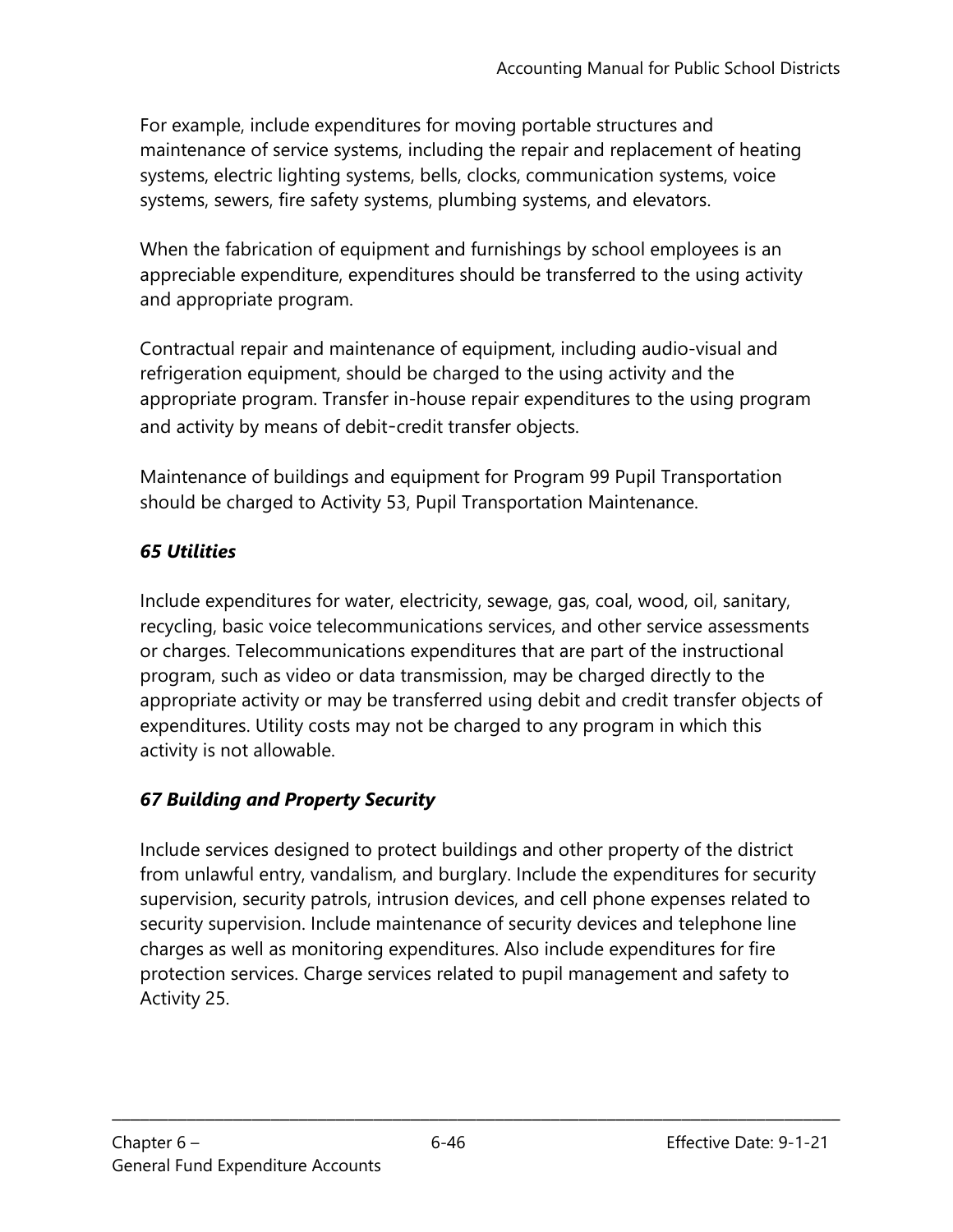#### *68 Insurance*

Include provision for property, employee, liability insurance, and fidelity bonds in this activity. Insurance deductible amounts may be included in this activity. Do not include pupil transportation insurance that is charged to Activity 56 Insurance.

# **70Other Services**

This series includes those services of information systems, printing, warehousing and distribution, and motor pool. The direct expenditures for traffic safety education recorded in Activity 75 Motor Pool will be transferred to Program 71 Traffic Safety.

Expenditures identified with this series will be charged to Program 97 Districtwide Support, except:

- Expenditures identifiable with federal programs that must be charged directly or through the use of debit and credit transfer objects.
- Expenditures chargeable to a state program for which program approval has been obtained.
- Expenditures in this series that are chargeable to any other program may be transferred to that program from Program 97 through the use of debit and credit transfer objects.

#### *72 Information Systems*

Include all expenditures concerned with the operation of a recognized organizational unit that administers the district's information system. Such services as systems and database development and maintenance, processing data, and storage of data are charged here. Include the operation of the district's network including, but not limited to, server equipment, technology staff, maintenance costs and agreements, internet connection fees, right of way fees, operating systems and managing system software, content filtering, and network security.

Information systems expenditures that are specific to a program, such as computer-assisted instruction and classroom terminals, may be charged directly to the appropriate program and activity.

# *73 Printing*

Include the operating expenditures for duplicating, printing, or otherwise reproducing printed materials by a print shop and contracted printing services.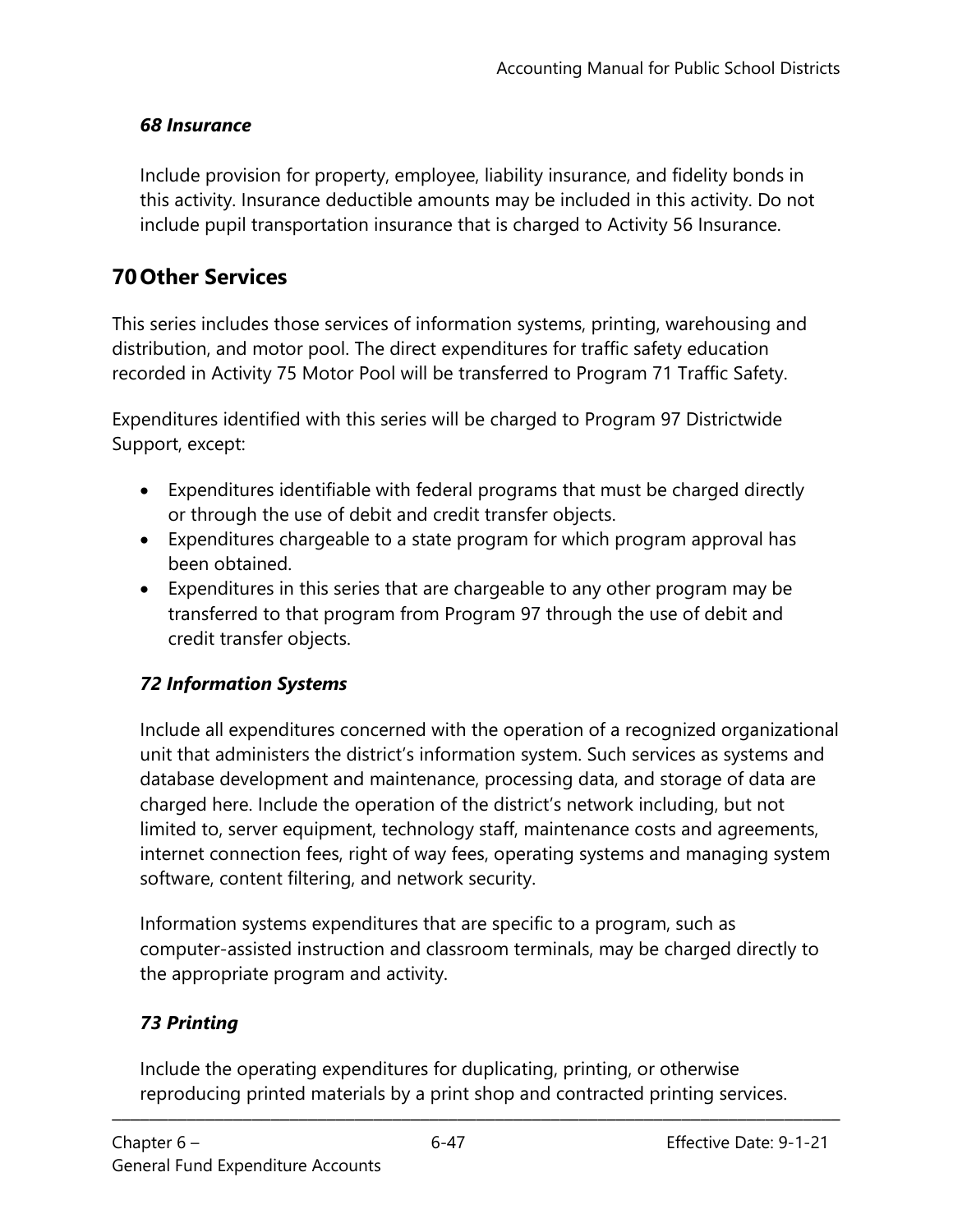Transfer printing expenditures that are part of the instructional program to the appropriate activity through the use of debit and credit transfer objects.

#### *74 Warehousing and Distribution*

Include the expenditures for distributing supplies, delivering mail, and the expenditures for operating a central warehouse. Warehousing and distribution expenditures that are part of other programs, such as delivery of meals to schools, may be charged directly to the appropriate activity or may be transferred through the use of debit and credit transfer objects.

#### *75 Motor Pool*

If accumulating motor pool expenditures for allocation to using programs, include all direct expenditures for operating motor vehicles and other motor-driven transportation equipment used for purposes other than pupil transportation. Include the operating expenditures for staff cars, maintenance vehicles, traffic safety cars, delivery trucks, and other nonpupil transportation motor-driven equipment. Include the expenditures for the acquisition of vehicles and for contracted maintenance of vehicles. Direct expenditures that may have been originally charged to the pupil transportation program, such as gasoline, oil, parts, and repair, will be transferred to the activity periodically or at the end of the year.

Use debit and credit transfer objects of expenditure to transfer expenditures in this activity to the end-using program. Transfer operating expenditures for traffic safety cars to Program 71 Traffic Safety.

If a portion or all of the expenditures for vehicles used in a single program can be conveniently isolated without the use of this activity, it need not be used. Instead, charge the expenditures directly to the using program.

Districts that participate in maintenance and repair cooperatives for pupil transportation equipment with other school districts or for vehicles owned and operated by other governmental entities should record those activities in Program 89 Activity 75.